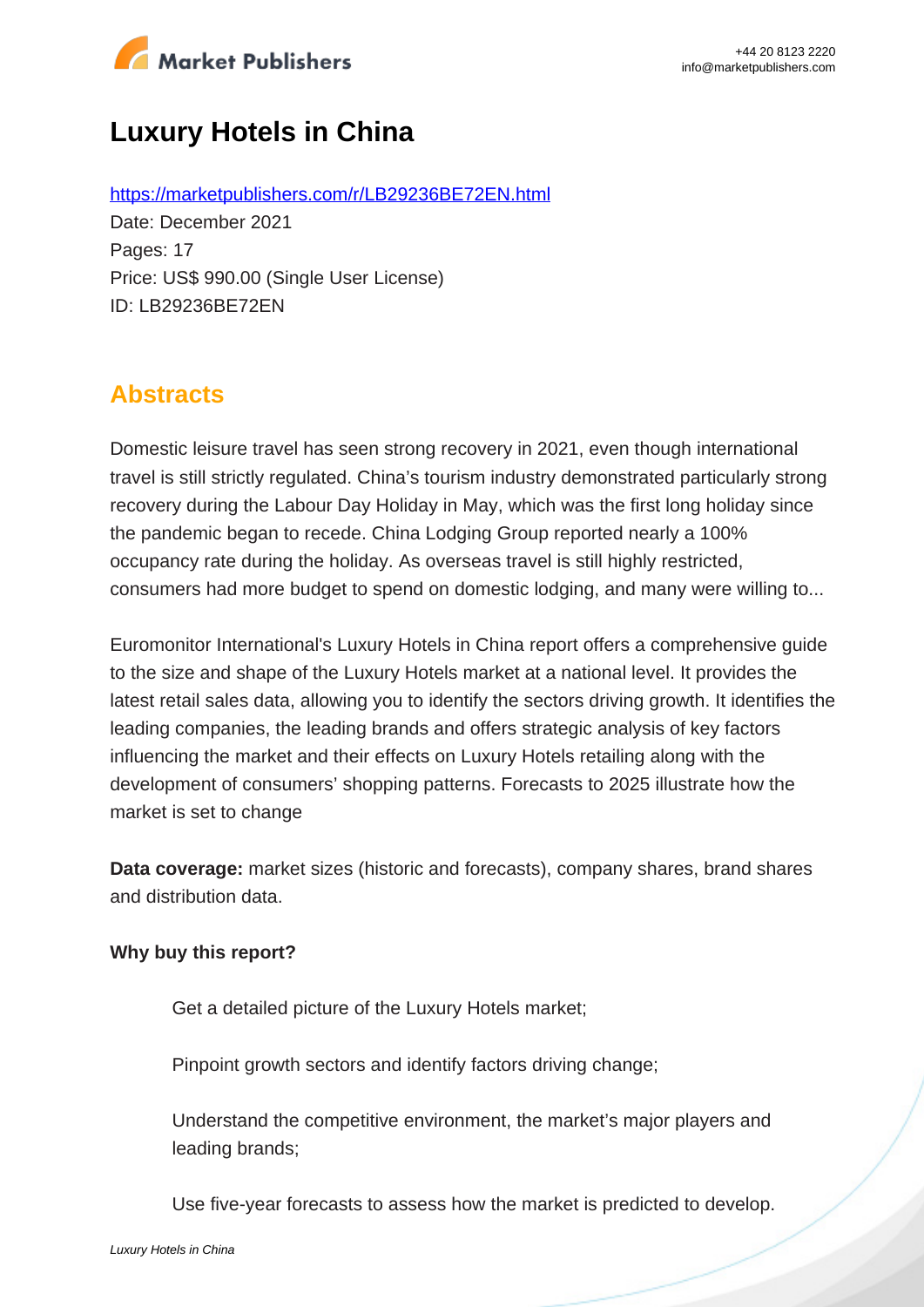

Euromonitor International has over 40 years' experience of publishing market research reports, business reference books and online information systems. With offices in London, Chicago, Singapore, Shanghai, Vilnius, Dubai, Cape Town, Santiago, Sydney, Tokyo and Bangalore and a network of over 800 analysts worldwide, Euromonitor International has a unique capability to develop reliable information resources to help drive informed strategic planning.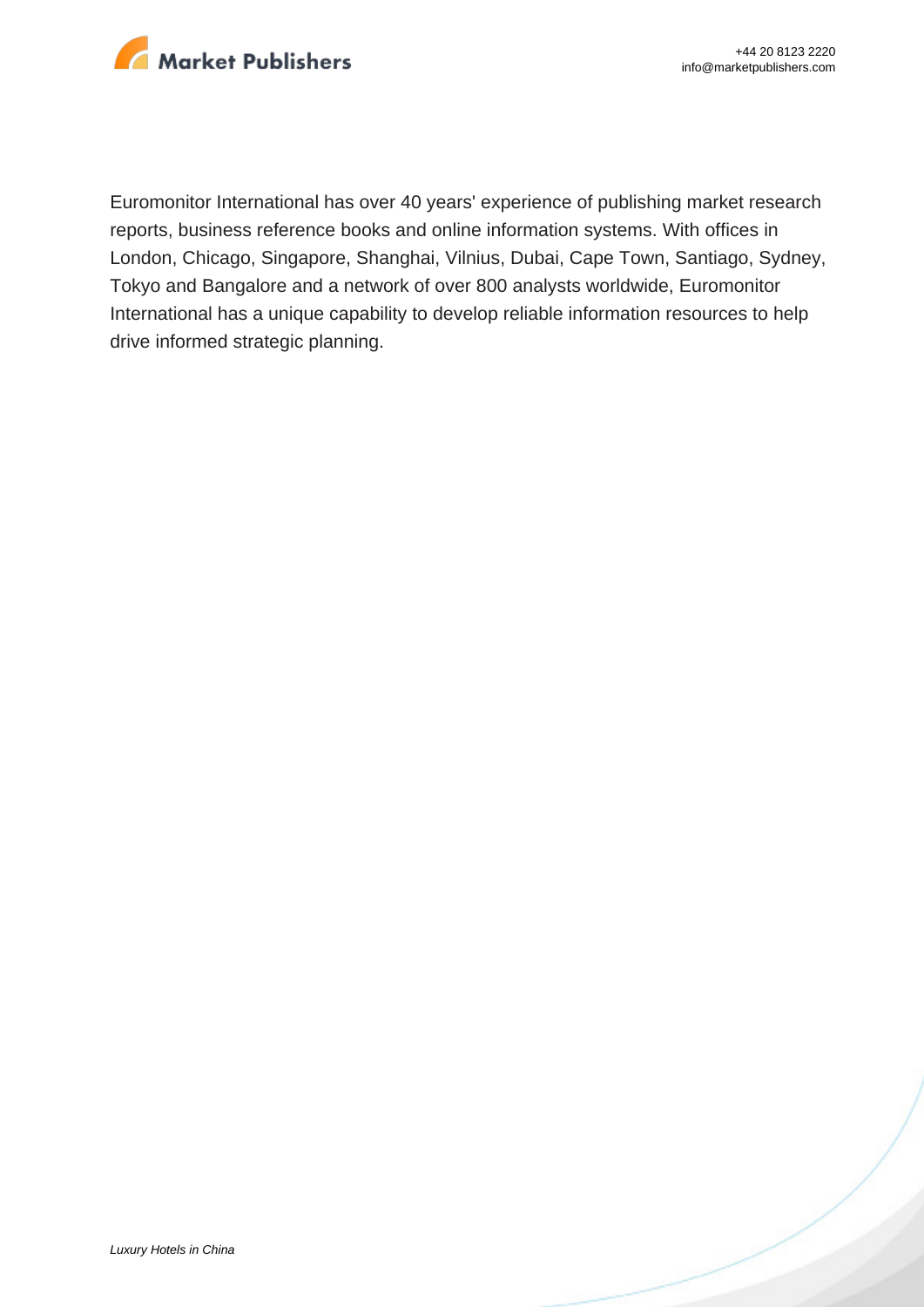

### **Contents**

LUXURY HOTELS IN CHINA KEY DATA FINDINGS 2021 DEVELOPMENTS Domestic leisure travel boosts the recovery of luxury hotels Experience-seeking consumers help the recovery of luxury hotels Marriott International continues to lead luxury hotels PROSPECTS AND OPPORTUNITIES Luxury hotels expected to see positive momentum as restrictions ease High-tier cities continue to be the main driving force for growth CATEGORY DATA Table 1 Sales in Luxury Hotels: Value 2016-2021 Table 2 Sales in Luxury Hotels: % Value Growth 2016-2021 Table 3 NBO Company Shares in Luxury Hotels: % Value 2016-2020 Table 4 LBN Brand Shares in Luxury Hotels: % Value 2017-2020 Table 5 Forecast Sales in Luxury Hotels: Value 2021-2026 Table 6 Forecast Sales in Luxury Hotels: % Value Growth 2021-2026 LUXURY GOODS IN CHINA EXECUTIVE SUMMARY Luxury goods in 2021: The big picture 2021 key trends Competitive landscape Retailing developments What next for luxury goods? MARKET DATA Table 7 Sales of Luxury Goods by Category: Value 2016-2021 Table 8 Sales of Luxury Goods by Category: % Value Growth 2016-2021 Table 9 Inbound Receipts for Luxury Goods by Country of Origin: Value 2016-2021 Table 10 NBO Company Shares of Luxury Goods: % Value 2016-2020 Table 11 LBN Brand Shares of Luxury Goods: % Value 2017-2020 Table 12 Distribution of Luxury Goods by Format and Category: % Value 2021 Table 13 Forecast Sales of Luxury Goods by Category: Value 2021-2026 Table 14 Forecast Sales of Luxury Goods by Category: % Value Growth 2021-2026 DISCLAIMER **SOURCES** Summary 1 Research Sources